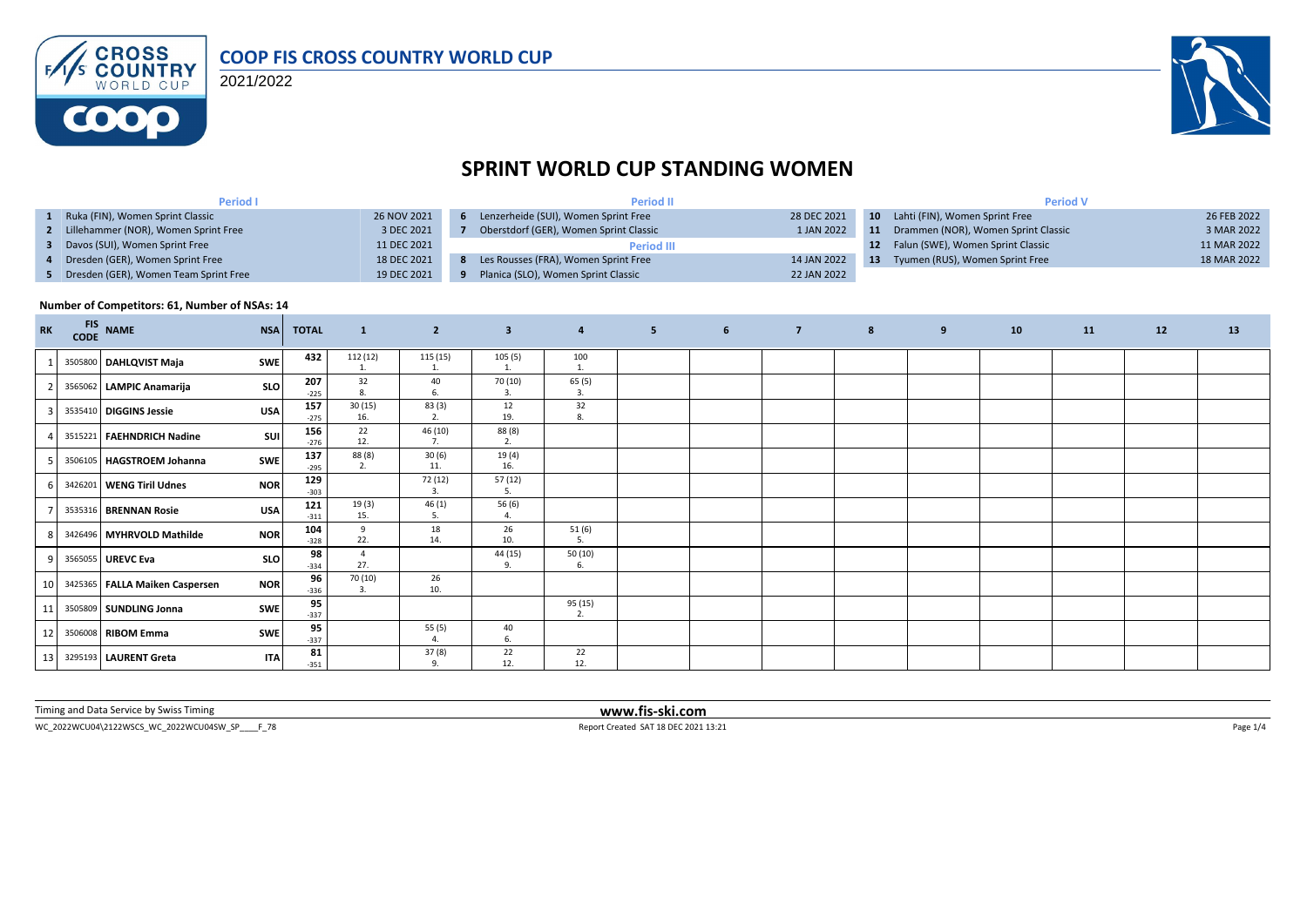

FAS CROSS 2021/2022

**COOO** 



# **SPRINT WORLD CUP STANDING WOMEN**

| RK | FIS NAME                         | <b>NSA</b> | <b>TOTAL</b> | $\mathbf{1}$ | $\overline{2}$                 | $\overline{\mathbf{3}}$ | $\overline{a}$ | 5 | 6 | $\overline{7}$ | 8 | 9 | 10 | 11 | 12 | 13 |
|----|----------------------------------|------------|--------------|--------------|--------------------------------|-------------------------|----------------|---|---|----------------|---|---|----|----|----|----|
| 14 | 3426200 WENG Lotta Udnes         | <b>NOR</b> | 76<br>$-356$ | 24<br>11.    | 32<br>8.                       | 20<br>13.               |                |   |   |                |   |   |    |    |    |    |
| 15 | 3486010 NEPRYAEVA Natalia        | <b>RUS</b> | 75<br>$-357$ | 38(2)<br>7.  |                                | 37(1)<br>7.             |                |   |   |                |   |   |    |    |    |    |
| 16 | 3185551 JOENSUU Jasmi            | <b>FIN</b> | 71<br>$-361$ | 29<br>9.     | 22<br>12.                      | $\overline{4}$<br>27.   | 16<br>15.      |   |   |                |   |   |    |    |    |    |
| 17 | 3426626 SKISTAD Kristine Stavaas | <b>NOR</b> | 69<br>$-363$ |              | 17(2)<br>16.                   |                         | 52(2)<br>4.    |   |   |                |   |   |    |    |    |    |
| 18 | 3185447 LYLYNPERA Katri          | <b>FIN</b> | 56<br>$-376$ | 45<br>5.     |                                | 11<br>20.               |                |   |   |                |   |   |    |    |    |    |
| 19 | 3185579 MATINTALO Johanna        | <b>FIN</b> | 55<br>$-377$ | 55(5)<br>4.  |                                |                         |                |   |   |                |   |   |    |    |    |    |
| 20 | 3505828 DYVIK Anna               | <b>SWE</b> | 54<br>$-378$ | 22(4)<br>14. |                                | 32<br>8.                |                |   |   |                |   |   |    |    |    |    |
| 21 | 3486239 STUPAK Yulia             | <b>RUS</b> | 52<br>$-380$ | 26<br>10.    |                                | 26(2)<br>11.            |                |   |   |                |   |   |    |    |    |    |
| 22 | 3535562 KERN Julia               | <b>USA</b> | 47<br>$-385$ | 13<br>18.    | 24(4)<br>13.                   |                         | 10(1)<br>22.   |   |   |                |   |   |    |    |    |    |
| 23 | 3515087 van der GRAAFF Laurien   | <b>SUI</b> | 43<br>$-389$ |              | 12<br>19.                      | 18<br>14.               | 13(3)<br>21.   |   |   |                |   |   |    |    |    |    |
| 24 | 3195263 QUINTIN Lena             | <b>FRA</b> | 41<br>$-391$ |              |                                | 5<br>26.                | 36(12)<br>11.  |   |   |                |   |   |    |    |    |    |
| 25 | 3506154 KARLSSON Frida           | SWE        | 40<br>$-392$ | 40<br>6.     |                                |                         |                |   |   |                |   |   |    |    |    |    |
| 26 | 3185256 PARMAKOSKI Krista        | <b>FIN</b> | 40<br>$-392$ | 26(6)<br>13. |                                | 14<br>17.               |                |   |   |                |   |   |    |    |    |    |
| 27 | 3535606 HALVORSEN Hannah         | <b>USA</b> | 39<br>$-393$ |              | $\overline{\mathbf{3}}$<br>28. |                         | 36<br>7.       |   |   |                |   |   |    |    |    |    |
| 28 | 3185828 KAHARA Jasmin            | <b>FIN</b> | 35<br>$-397$ |              | 1<br>30.                       | 8<br>23.                | 26<br>10.      |   |   |                |   |   |    |    |    |    |
| 29 | 3155324 JANATOVA Katerina        | <b>CZE</b> | 34<br>$-398$ |              | 13<br>18.                      | 13(3)<br>21.            | 8<br>23.       |   |   |                |   |   |    |    |    |    |
| 30 | 3506079 LUNDGREN Moa             | SWE        | 29<br>$-403$ |              |                                |                         | 29<br>9.       |   |   |                |   |   |    |    |    |    |
| 31 | 3205403 CARL Victoria            | <b>GER</b> | 29<br>$-403$ |              | 10<br>21.                      | 6<br>25.                | 13<br>18.      |   |   |                |   |   |    |    |    |    |

Timing and Data Service by Swiss Timing **www.fis-ski.com**

WC\_2022WCU04\2122WSCS\_WC\_2022WCU04SW\_SP\_\_\_\_F\_78 Report Created SAT 18 DEC 2021 13:21 Page 2/4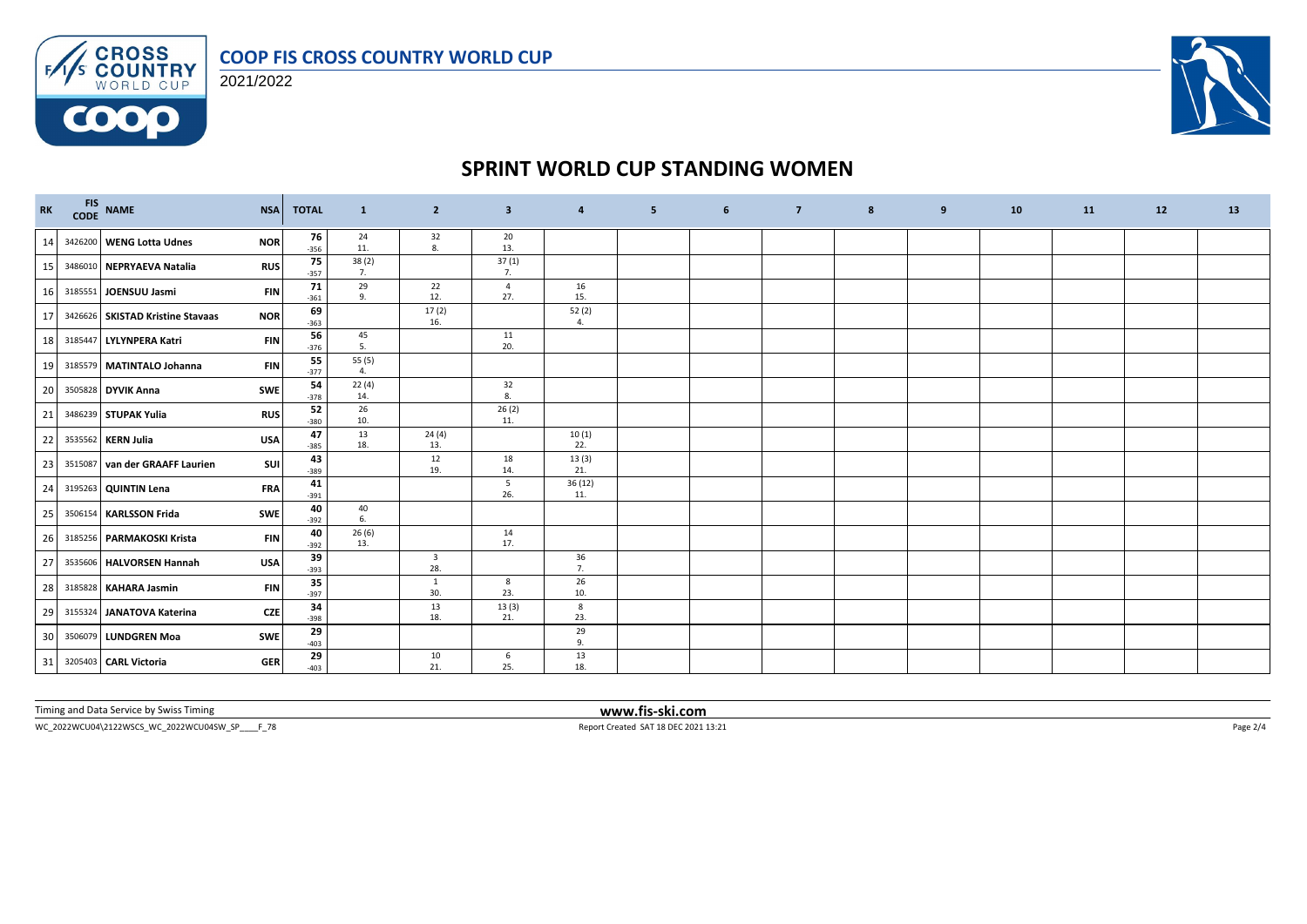

FAS CROSS 2021/2022

**COOO** 



# **SPRINT WORLD CUP STANDING WOMEN**

| RK | FIS NAME                          | <b>NSA</b> | <b>TOTAL</b>         | $\mathbf{1}$       | $\overline{2}$        | $\overline{\mathbf{3}}$ | 4                     | 5 <sub>1</sub> | 6 | $\overline{7}$ | 8 | 9 | 10 | 11 | 12 | 13 |
|----|-----------------------------------|------------|----------------------|--------------------|-----------------------|-------------------------|-----------------------|----------------|---|----------------|---|---|----|----|----|----|
| 32 | 3295241 GANZ Caterina             | <b>ITA</b> | 27<br>$-405$         | $\frac{2}{29}$ .   | 9<br>22.              | 16<br>15.               |                       |                |   |                |   |   |    |    |    |    |
| 33 | 3535602 SWIRBUL Hailey            | <b>USA</b> | 26<br>$-406$         |                    |                       | $\overline{7}$<br>24.   | 19(4)<br>16.          |                |   |                |   |   |    |    |    |    |
| 34 | 3426112 STENSETH Ane Appelkvist   | <b>NOR</b> | 25<br>$-407$         | 10<br>21.          | 14<br>17.             | $\overline{1}$<br>30.   |                       |                |   |                |   |   |    |    |    |    |
| 35 | 3426163 MYHRE Julie               | <b>NOR</b> | 20<br>$-412$         |                    |                       |                         | 20<br>13.             |                |   |                |   |   |    |    |    |    |
| 36 | 3205350 WINKLER Anne              | <b>GER</b> | 18<br>$-414$         |                    |                       |                         | 18<br>14.             |                |   |                |   |   |    |    |    |    |
| 37 | 3425397   HARSEM Kathrine Rolsted | <b>NOR</b> | ${\bf 16}$<br>$-416$ |                    | 16<br>15.             |                         |                       |                |   |                |   |   |    |    |    |    |
| 38 | 3205570 RYDZEK Coletta            | <b>GER</b> | 16<br>$-416$         |                    |                       | $\overline{2}$<br>29.   | 14<br>17.             |                |   |                |   |   |    |    |    |    |
| 39 | 3425381 SVENDSEN Anna             | <b>NOR</b> | 15<br>$-417$         | 15(1)<br>17.       |                       |                         |                       |                |   |                |   |   |    |    |    |    |
| 40 | 3506181 LINDSTROEM Louise         | <b>SWE</b> | 14<br>$-418$         | 12<br>19.          | $\overline{2}$<br>29. |                         |                       |                |   |                |   |   |    |    |    |    |
| 41 | 3485933 SORINA Tatiana            | <b>RUS</b> | 14<br>$-418$         | 6<br>25.           | 8<br>23.              |                         |                       |                |   |                |   |   |    |    |    |    |
| 42 | 3435197 MARCISZ Izabela           | POL        | 13<br>$-419$         |                    |                       | 13<br>18.               |                       |                |   |                |   |   |    |    |    |    |
| 43 | 3426110 SMEDAAS Magni             | <b>NOR</b> | 13<br>$-419$         |                    |                       |                         | 13(8)<br>26.          |                |   |                |   |   |    |    |    |    |
| 44 | 3515273 FISCHER Lea               | SUI        | $12\,$<br>$-420$     |                    |                       |                         | 12<br>19.             |                |   |                |   |   |    |    |    |    |
| 45 | 3205305 GIMMLER Laura             | <b>GER</b> | $12\,$<br>$-420$     | $5^{\circ}$<br>26. |                       |                         | $\overline{7}$<br>24. |                |   |                |   |   |    |    |    |    |
| 46 | 3205434 KREHL Sofie               | <b>GER</b> | 11<br>$-421$         |                    |                       |                         | 11<br>20.             |                |   |                |   |   |    |    |    |    |
| 47 | 3295000 BROCARD Elisa             | <b>ITA</b> | 11<br>$-421$         |                    | 11<br>20.             |                         |                       |                |   |                |   |   |    |    |    |    |
| 48 | 3155344 BERANOVA Tereza           | CZE        | 11<br>$-421$         | 11<br>20.          |                       |                         |                       |                |   |                |   |   |    |    |    |    |
|    | 49 3555052 EIDUKA Patricija       | LAT        | 9<br>$-423$          |                    |                       | 9<br>22.                |                       |                |   |                |   |   |    |    |    |    |

Timing and Data Service by Swiss Timing **www.fis-ski.com**

WC\_2022WCU04\2122WSCS\_WC\_2022WCU04SW\_SP\_\_\_\_F\_78 Report Created SAT 18 DEC 2021 13:21 Page 3/4